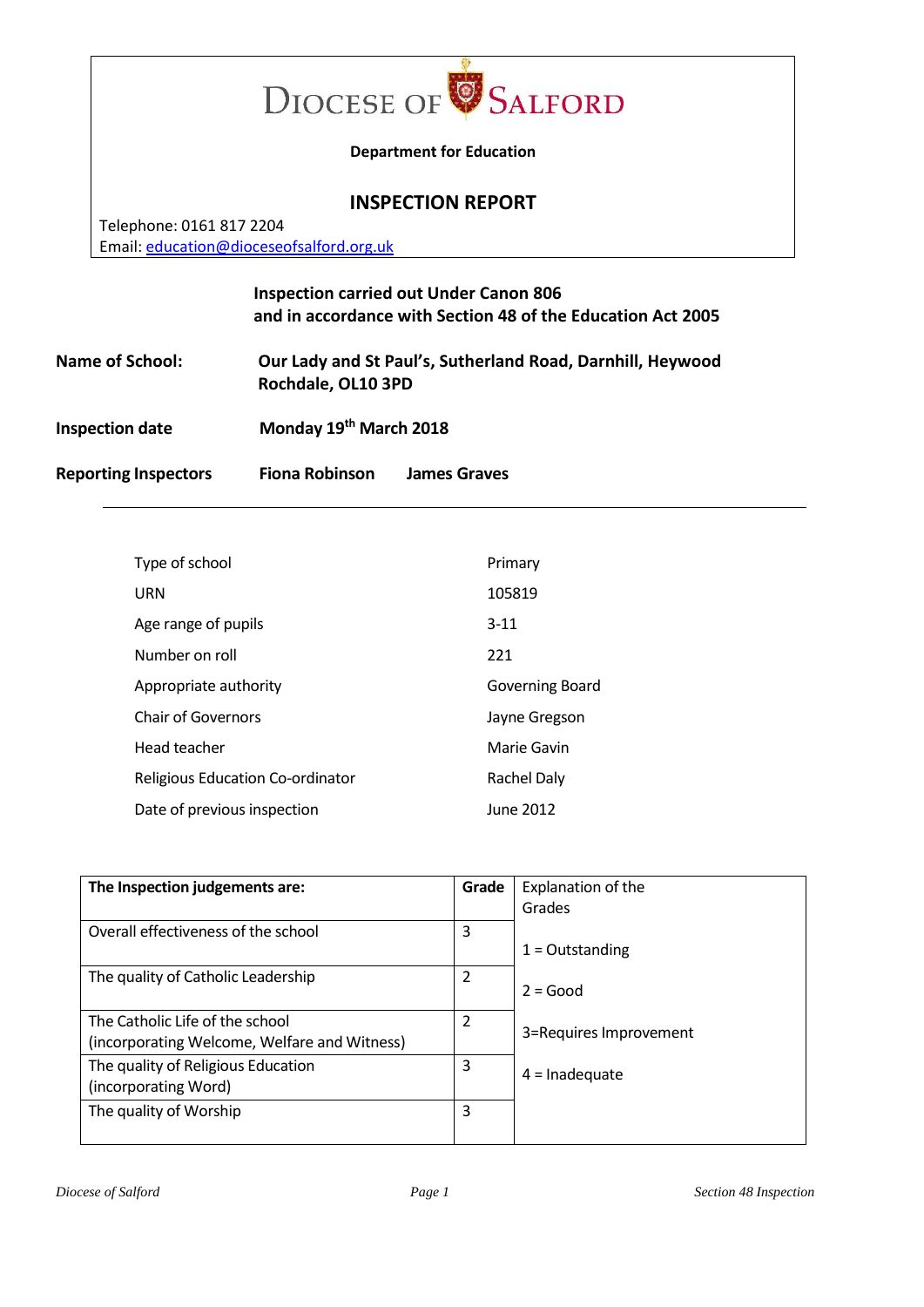# **CHARACTERISTICS AND CONTEXT OF THE SCHOOL**

Our Lady and St Paul's Roman Catholic voluntary aided primary school is situated in Darnhill on the outskirts of Heywood. The school belongs to the parish of Our Lady and St Joseph's, Heywood. This is a recent change as the church of Our Lady and St Paul's was closed in February 2018. It is a one form entry school with 221 pupils on roll. 75% of the children are of the Roman Catholic faith.80% of the teaching staff are baptized Roman Catholics. The majority of the pupils are of white British heritage. The proportion of pupils with English as an additional language (EAL) is 21%. The number of pupils receiving pupil premium funding is 18%. 17% of the children are on the SEND (Special Educational Needs and Disability) register. The school has been through many changes in leadership since the last RE inspection in June 2012. There have been five acting head teachers since the OFSTED inspection of 2015. The current head teacher has been in post for 2 years. The deputy head teacher was appointed to her post in September 2016.

# **THE KEY STRENGTHS OF THE SCHOOL INCLUDE:**

- **The commitment and drive of the leadership of the school and the impact of the journey taken so far.**
- **The care and guidance provided by all staff of the school to support the education of the children.**
- **The warm welcome received by everyone who visits the school**
- **The support of the wider school community including parish priests, parents and parishioners**

# **OVERALL EFFECTIVENESS OF THE SCHOOL IS REQUIRES IMPROVEMENT**

Although Our Lady and St Paul's has many good qualities and offers a warm welcome to all, overall the school requires improvement. The children are very positive about their school and say they enjoy attending every day. Parents are very supportive of the school and have remained very loyal during some turbulent times. The leadership team including the governance is good and they have high aspirations for the school. There is a clear focus for the direction of the school and the dedicated head teacher and leadership team are all are striving to ensure that they provide the best education for the children in their care. They clearly recognise that Christ is central to all aspects of school life and all staff are committed to creating a loving and nurturing learning environment for the children. The GIFT team is leading new initiatives to enhance the spiritual life of the school and they are keen to extend their role even further. A high priority is given to safeguard and protect all pupils and staff. However, the quality of Word and Worship requires improvement. There were some good teaching and collective worship sessions observed however the quality is not consistent throughout the school. The teachers should visit other schools to witness outstanding teaching and high expectations and thus further develop their own practice. However, all members of the school community must be praised for the journey they have taken in recent years to move the school to its present position, though they recognise there is further work to be done.

# **THE QUALITY OF CATHOLIC LEADERSHIP IS GOOD**

The quality of Catholic leadership is good. The dedicated head teacher, well supported by her senior leadership team, has led the school on a tough journey since her appointment two years ago. During a challenging period, a review of governance took place which allowed new governors to be appointed. This has ensured the governing body has the correct skills and expertise to take the school forward. Key issues and areas for development for the school have been correctly identified, appropriate strategies and actions in place and outside help sought. The impact of some of this work can already be seen. The parents recognised that the school had been through a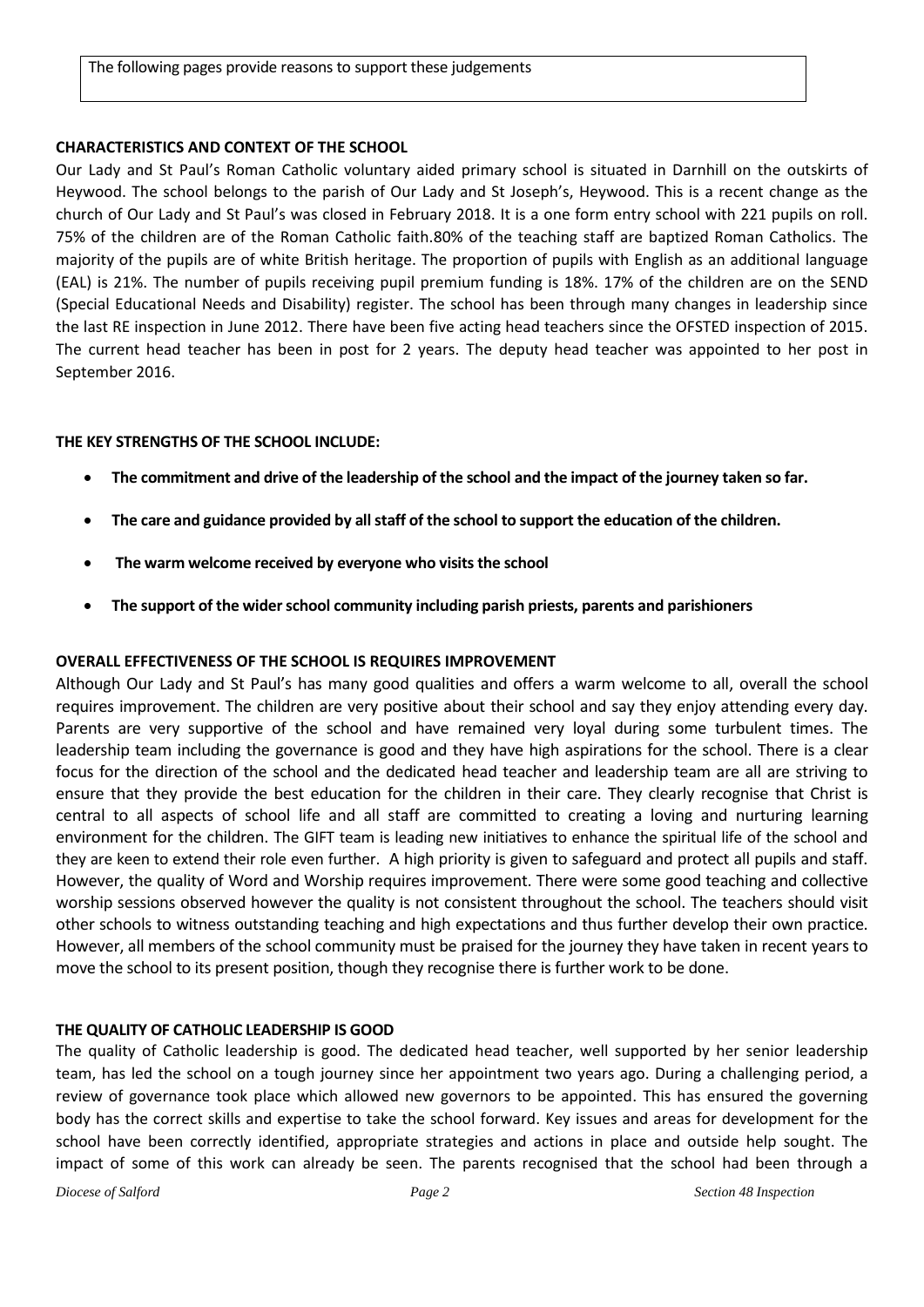turbulent past but felt that the leadership now was strong. There is a deep commitment to the Church's mission in education and the faith life of the school is seen as a priority. Throughout the inspection, leaders were witnesses to Gospel Values. The parish priest is very supportive of the school. The leadership of the school has worked very hard in ensuring that the legacy of the parish of Our Lady and St Paul's is incorporated into the life of the school and parishioners are seen as an integral part of this.

#### **THE CATHOLIC LIFE OF THE SCHOOL** (incorporating Welcome, Welfare and Witness) **IS GOOD**

Our Lady and St Paul's is a warm and welcoming school. The school's mission statement has been developed by all members of the school community and is known by everyone. Parents feel they are very valued in the life of the school and receive great support from the staff. Parents were extremely positive and commented, "you feel the warm welcome when you come in". They feel that any concerns are dealt with effectively. The children are well cared for and it is very evident that relationships are based upon tolerance, respect and understanding. A "before and after school club" is provided for working parents and a social worker is employed for a day a week to work with children with social and emotional needs. A sanctuary room is provided for those children who sometimes find the start to the school day difficult. The school has been very fortunate in becoming part of a research project – Philosophy for Children (P4C) and feel this project enables the pupils to discuss and raise questions about their lives and the lives of others. The staff have just embarked on the diocesan programme "The Image Maker" for sex and relationships education. All safeguarding procedures are in place and staff receive regular training. The children spoke about their involvement and support in charities such as Caritas, Christmas shoe box appeal, The British Legion and the parish SVP. The children and staff were very polite and courteous to the inspectors. Children are given opportunities to learn about other faiths and religions. Pupil voice through the school council and GIFT chaplaincy team are encouraged to be proactive citizens; to make decisions and take responsibility.

#### **THE QUALITY OF RELIGIOUS EDUCATION** (incorporating Word) **REQUIRES IMPROVEMENT**

The quality of Religious Education requires improvement. In the best lessons, teaching was focussed on what staff wanted children to learn; clear learning objectives were discussed and displayed and the teachers had effective behaviour strategies. The books, in the classes where children made the best progress, were marked up to date, had plenty of evidence of regular, quality learning and children were challenged. However, the quality of teaching and learning is not yet consistent across all classes in the school. The quality of the presentation and marking in some books needs improvement and there needs to be evidence of challenging work for the more able. There appears to be some gaps in the children's religious knowledge. The leadership of the school acknowledges that these are issues. However, it can be evidenced that a huge amount of progress has been made to get to this current point on the school's journey. Assessment in Religious Education is in its early stages and the Religious Education co-ordinator recognises this is an area for development. Parents were clear about the importance of Religious Education and said that their children often came home and talked about the work they had been doing in school. The main strap line of the school's Mission Statement is known by the children who are able to articulate what this quote means in the school. SMSC is clearly evidenced, such as one session that allowed children to explain how they could help those in need. Sacred Scripture formed a part of lessons observed, and displays in communal areas had many quotes, pictures and passages from the Gospels.

#### **THE QUALITY OF WORSHIP REQUIRES IMPROVEMENT**

The leadership of the school have taken an active role in the provision and training of staff for prayer, worship and liturgy. Outside providers have worked alongside the staff and they are becoming increasingly confident in leading class collective worship. However, this area does need further development. Where class collective worship was effective it was age appropriate, well planned, incorporated elements of children's previous learning and knowledge but was also a quiet, reflective time. Liturgical celebrations take place throughout the year particularly during Advent and Lent. There are very strong links between home, school and parish and particularly with the Sacramental